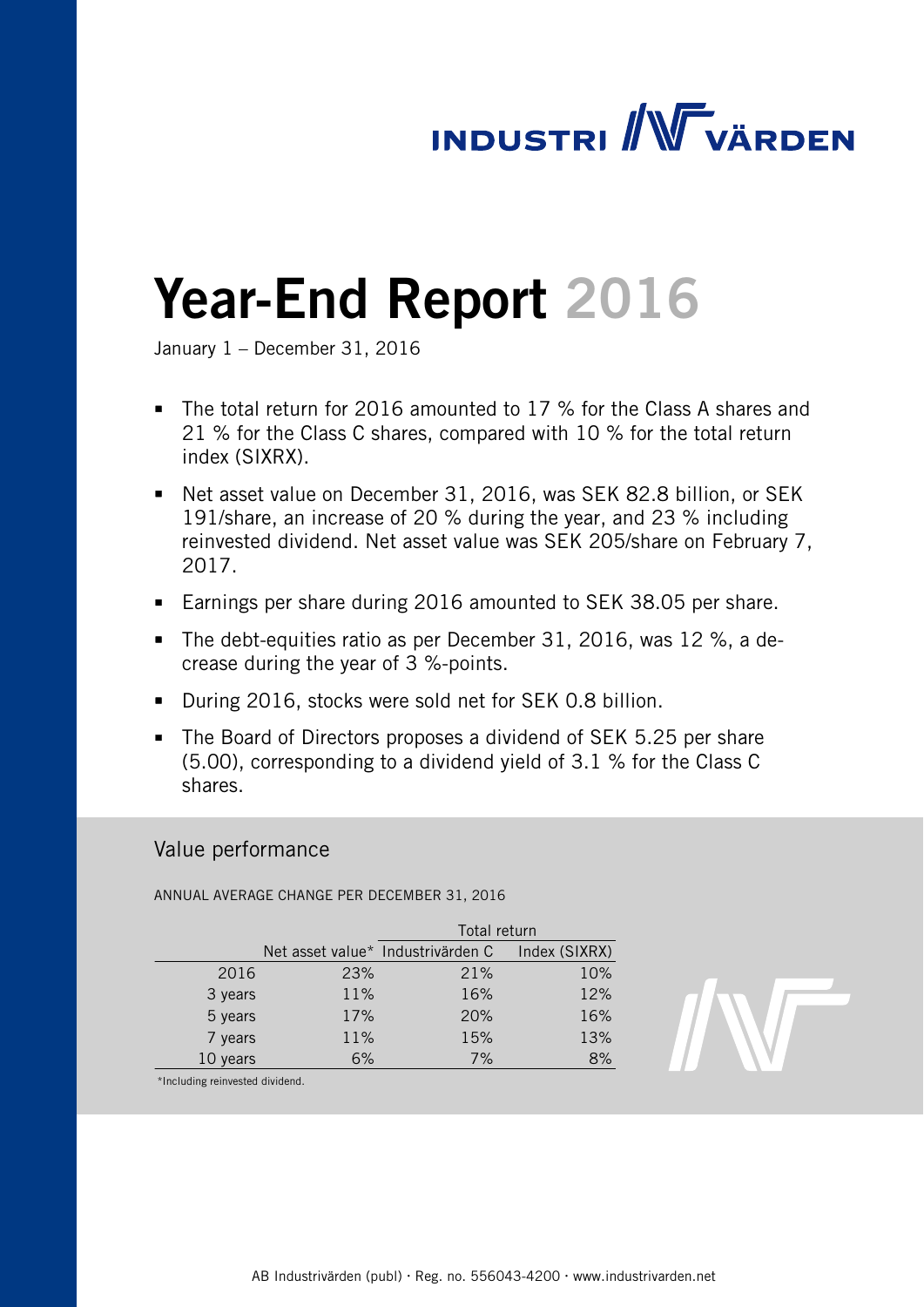### 2016 – an eventful year

2016 was an eventful year in many ways. Among other things, the British people voted for an exit from the European Union. The political and real-economy consequences of this referendum for the UK and the rest of Europe are hard to discern. In the U.S., Donald Trump was elected as the new President, which has led to uncertainty about future policies, such as an increase in trade barriers, changed tax policies, and geopolitical aspects. However, promised investments in infrastructure, promises for an improved jobs market, and increased stimulus measures have strengthened the stock market. This has resulted in higher commodity prices, mounting inflation expectations and rising longterm interest rates. For 2017 the IMF prognosticates slightly higher GDP growth of 3.4%, and the conditions for most of our portfolio companies look favorable. There are expectations of rising interest rates, which could have major bearing on the stock market's performance. Even though companies are expected to show higher profits in the year ahead, higher interest rates will also entail a higher required rate of return on equity investments, which could put pressure on valuations.

# Strong performance for Industrivärden in 2016

Net asset value increased by 13.7 billion in 2016 to SEK 82.8 billion, and taking into account reinvested dividend, growth in net asset value was 23%. The total return for the Class A and C shares was 17% and 21%, respectively, and exceeded the Stockholm Stock Exchange's return index by a full 7 and 11 percentage points, respectively. This performance reflects a good year on the stock market, but also generally good growth in value for our portfolio companies. This applies in particular for the portfolio companies that have taken major change measures designed to boost profitability and capital efficiency. I'm thinking here primarily of Sandvik, Volvo and SSAB.

# Sharpened focus on returns

In February 2016 the Board of Directors presented a number of strategic development steps aimed at strengthening Industrivärden's ability to create shareholder value. The perhaps most important steps towards change are that we have clarified our ownership role in nominating committees, where Industrivärden is now represented by people from Industrivärden's board or management, and that we have sharpened our focus on increasing value creation in the portfolio companies. As a result of this work, we have broadened our network with potential candidates within the framework of nominating committee work. Several of our portfolio companies are also carrying out significant development measures for enhanced value creation. During the past year we have also made a thorough analysis of the Nordic listed companies and identified a number of potential new investments. This is a work in progress and we will act when the conditions are right.

The core of Industrivärden's business model is active ownership, meaning that we monitor and actively contribute to the strategic development of our portfolio companies. As a long-term active owner we are working for a faster pace of change in the portfolio companies that are facing significant challenges. During the year most of our portfolio companies performed well and the pace of change in the companies was high overall. Some examples are SCA's proposed split into two distinct businesses, Sandvik's consolidation into three business areas, and Volvo's new organization with a focus on greater decentralization and continuous improvements. Another important activity was SSAB's rights issue, which created a solid foundation for continued development of the company and in which Industrivärden subscribed for its allotment. Industrivärden's investment of SEK 0.6 billion in SSAB's rights issue in June 2016, has been a very good one. For the full year 2016 its Class A- and B-shares increased in value by slightly more than 100%. In 2016 CEO successions were carried out at Handelsbanken and Ericsson.

As part of our refined strategy, the Board has adopted a new debt policy and a new dividend policy aimed at enhancing our financial flexibility. The debt-equities ratio shall normally be in the range of 0%-10%, and following the completed transactions in 2016 and supported by the value growth in the portfolio, the debt-equities ratio was 12% at year-end. This represents a decrease of three percentage points compared with the previous year. We are also building investment capacity over time by generating a positive cash flow before portfolio changes and after paid dividends.

With a foundation in these policies and favorable performance in 2016, the Board of Directors proposes a dividend of SEK 5.25 per share. This corresponds to a 5.0% increase in the dividend and a dividend yield of 3.1% for the Class C shares at year-end 2016.

On February 27 Industrivärden's six-year convertible bond worth EUR 550 M will mature. The time period for bondholders to request conversion has expired in 2017 and approximately nine percent of the bond, corresponding to EUR 50.9 M, is converted to new shares. The total number of shares will increase by slightly less than 0.7%, an addition of slightly more than 2.8 million new shares. The remainder of the loan will be replaced with another, more flexible form of financing within the framework of our debt portfolio.

The steps toward change that were taken in 2016 have clearly strengthened our capacity, and the work on developing Industrivärden continues. All in all this creates a solid foundation on which to generate a competitive return over time.

Stockholm, February 9, 2017

Helena Stjernholm Chief Executive Officer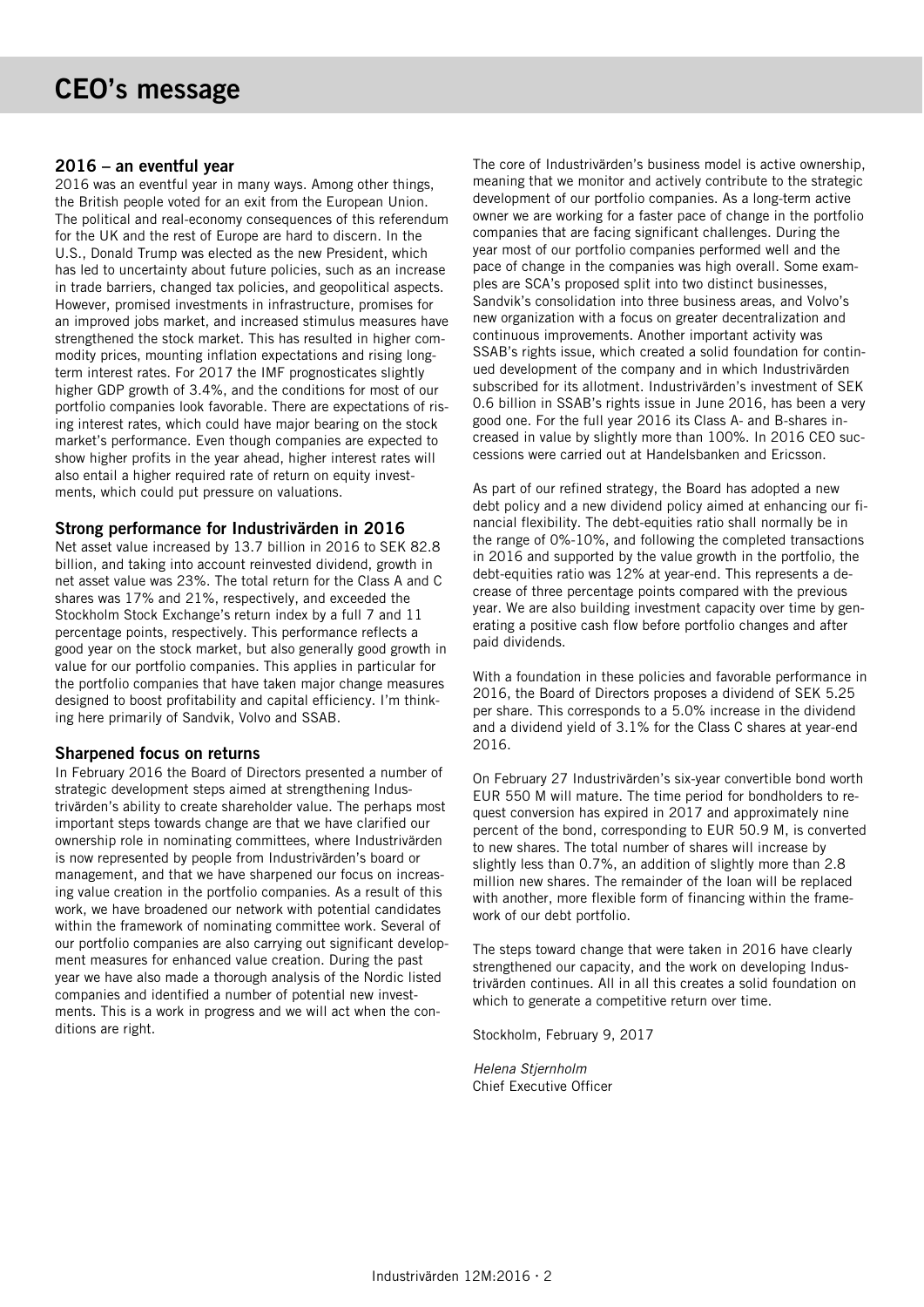# **Overview**

# Industrivärden in brief

Industrivärden conducts long-term asset management that creates value through active ownership. The long-term goal is to increase net asset value and thereby generate a return for Industrivärden's shareholders that exceeds the market's required rate of return. Taking into account the risk profile of the portfolio's investments, the shareholders are to be given a total return which over time is higher than the average for the Stockholm Stock Exchange.

More information can be found on www.industrivarden.net.

EQUITIES PORTFOLIO, DECEMBER 31, 2016



#### COMPOSITION OF EQUITIES PORTFOLIO AND NET ASSET VALUE

|                                           |               |                          | 12/31/2016 |                |          |                 |                 | 12M:2016            |
|-------------------------------------------|---------------|--------------------------|------------|----------------|----------|-----------------|-----------------|---------------------|
|                                           |               | Share of<br>ownership, % |            |                |          | Market value    | Total<br>return | TR for<br>the stock |
|                                           |               |                          |            | Share of       |          |                 |                 |                     |
| <b>Portfolio companies</b>                | No. of shares | Capital                  | Votes      | value, %       |          | SEK M SEK/share | <b>SEK M</b>    | $\%$                |
| Handelsbanken A                           | 194 923 948   | 10.0                     | 10.2       | 26             | 24 677   | 57              | 4 0 3 6         | 18                  |
| <b>SCA A</b>                              | 35 000 000    | 9.5                      | 29.7       | 18             | 8 9 7 1  | 40              | 1 1 3 5         | $\overline{7}$      |
| <b>SCAB</b>                               | 31 800 000    |                          |            |                | 8 1 8 2  |                 |                 |                     |
| Sandvik                                   | 147 584 257   | 11.8                     | 11.8       | 18             | 16 633   | 38              | 6 20 6          | 57                  |
| Volvo A                                   | 142 154 571   | 6.7                      | 21.7       | 16             | 15 2 39  | 35              | 4 2 9 3         | 37                  |
| Skanska A                                 | 12 667 500    | 6.9                      | 23.9       | $\overline{7}$ | 2725     | 14              | 1741            | 36                  |
| Skanska B                                 | 16 343 995    |                          |            |                | 3 5 1 6  |                 |                 |                     |
| ICA Gruppen                               | 20 625 000    | 10.3                     | 10.3       | 6              | 5732     | 13              | $-414$          | $-6$                |
| Ericsson A                                | 86 052 615    | 2.6                      | 15.1       | 5              | 4 5 6 1  | 11              | $-2039$         | $-30$               |
| Ericsson B                                | 1 000 000     |                          |            |                | 54       |                 |                 |                     |
| <b>SSAB A</b>                             | 63 105 972    | 11.4                     | 18.2       | 4              | 2 1 8 2  | 9               | 1757            | 103                 |
| <b>SSAB B</b>                             | 54 633 318    |                          |            |                | 1 573    |                 |                 |                     |
| Other                                     |               |                          |            | 0              | 207      | 0               | 14              |                     |
| <b>Equities portfolio</b>                 |               |                          |            | 100            | 94 250   | 218             | 16 731          | 20                  |
| Interest-bearing net debt                 |               |                          |            |                | $-11481$ | $-27$           | Index:          | 10                  |
| of which, convertible bond                |               |                          |            |                | $-5252$  | $-12$           |                 |                     |
| Net asset value                           |               |                          |            |                | 82 769   | 191             |                 |                     |
| Debt-equities ratio                       |               |                          |            |                |          | 12%             |                 |                     |
| Net asset value after full conversion     |               |                          |            |                |          | 190             |                 |                     |
| Debt-equities ratio after full conversion |               |                          |            |                |          | 7%              |                 |                     |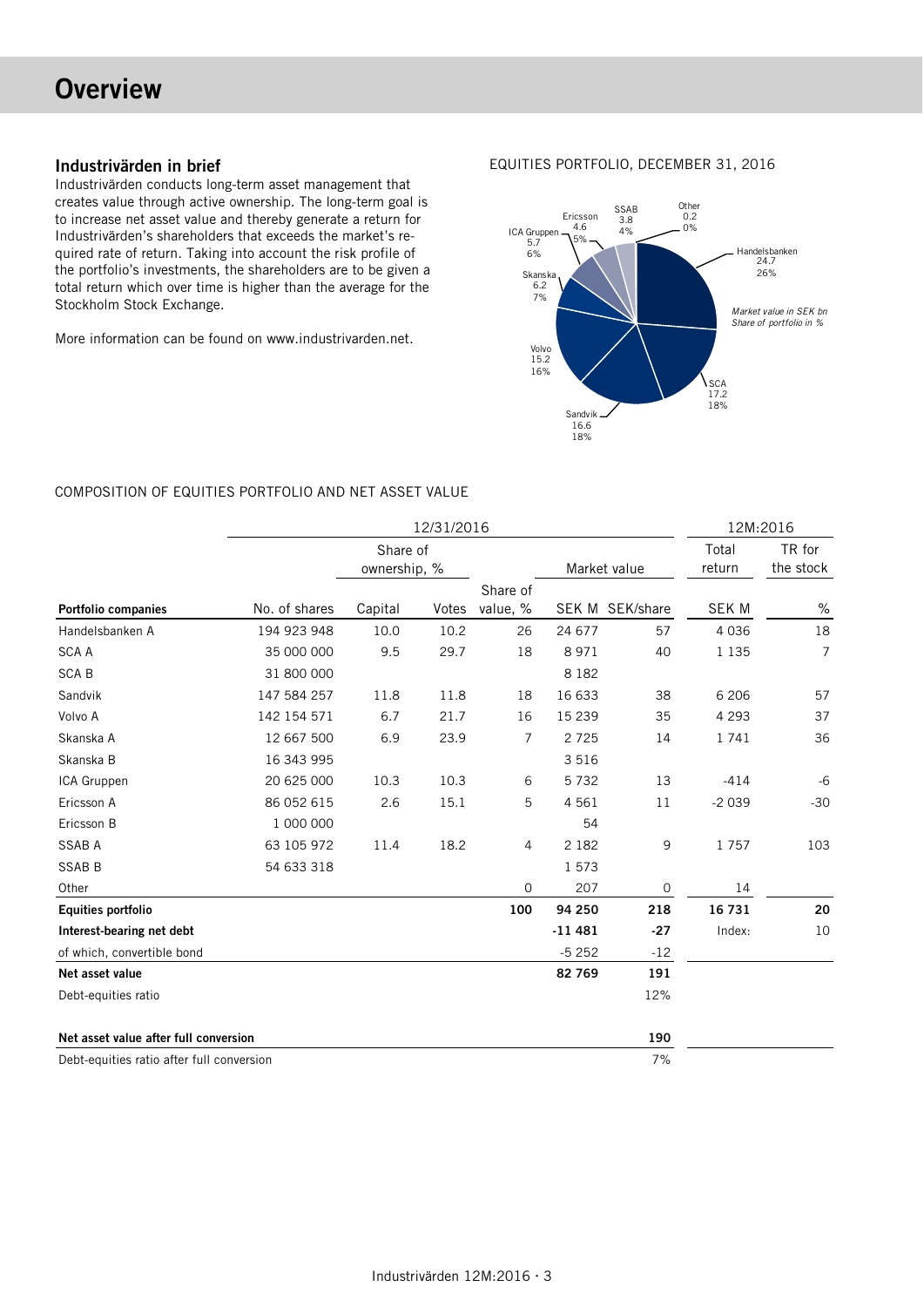#### Net asset value

Net asset value on December 31, 2016, was SEK 82.8 billion, or SEK 191 per share, an increase during 2016 of SEK 13.7 billion, or SEK 31 per share. Net asset value was SEK 205/share on February 7, 2017.

Taking reinvested dividends into account, the increase in net asset value amounted to SEK 15.9 billion, or SEK 36 per share, at yearend. This corresponds to an increase of 23 % during the year, compared with 10 % for the Stockholm Stock Exchange's total return index (SIXRX).

During the last five and ten-year period, net asset value grew by 17 % and 6 %, respectively, per year including reinvested dividend. The SIXRX total return index increased by 16 % and 8 %, respectively, during the same period.

# Equities Portfolio

During 2016 the value of the equities portfolio, adjusted for purchases and sales, increased by SEK 13.2 billion. On December 31, 2016 the equities portfolio amounted to SEK 94.2 billion, or SEK 218 per share. The shareholdings in Sandvik, Volvo and Handelsbanken made significant positive contributions to the equities portfolio's value performance, while the shareholdings in Ericsson and ICA Gruppen contributed negatively.

During the last three-year period the shareholdings in Skanska and ICA Gruppen have had higher total returns than the total return index (SIXRX), while the smallest shareholdings Ericsson and SSAB have had substantially lower total returns than the total return index. The shareholdings in SCA, Handelsbanken, Volvo and Sandvik generated total return on par with the total return index.

#### Cash flow

#### Investment activities

During 2016 stocks were sold net for SEK 0.8 billion. The largest stock sale was in SCA B, for SEK 1.0 billion. The largest purchase was the participation in SSAB's rights issue for SEK 0.6 billion.

#### Dividend 2016

The Annual General Meeting on May 9, 2016 approved the Board of Directors' proposal of a dividend of SEK 5.00 per share (6.25). The total dividend payout amounted to SEK 2 162 M (2 702).

#### Board of Directors dividend proposal 2017

The Board of Directors proposes a dividend of SEK 5.25 per share (5.00) and May 11, 2017, as the record date. The total dividend payout will amount to SEK 2 285 M, based on the number of shares outstanding after conversion of the convertible bond. A dividend of SEK 5.25 per share corresponds to a dividend yield of 3.1 % for the Class C shares per year-end 2016.

#### Management cost

The management cost during 2016 amounted to SEK 112 M (229, of which one-off costs of approx. 90), which on a yearly basis corresponded to 0.12 % of the equities portfolio's value on December 31, 2016.

### DEVELOPMENT OF NET ASSET VALUE 12M:2016

|                           | 12/31/2016               |                                   | 12/31/2015 |       |
|---------------------------|--------------------------|-----------------------------------|------------|-------|
|                           |                          | SEK bn SEK/share SEK bn SEK/share |            |       |
| Equities portfolio        | 94.2                     | 218                               | 81.8       | 189   |
| Interest-bearing net debt | $-11.5$                  | $-27$                             | $-126$     | $-29$ |
| Adjustment exchangeable   | $\overline{\phantom{a}}$ |                                   | -0 1       |       |
| Net asset value           | 82 R                     | 191                               | 69 1       | .60   |

#### DEVELOPMENT OF NET ASSET VALUE, 10 YEARS



#### CONTRIBUTION ANALYSIS OF SHAREHOLDINGS 12M:2016



#### PERFORMANCE OF SHAREHOLDINGS, 3 YEARS

|                            | Annual average total return, % |
|----------------------------|--------------------------------|
|                            | 3 years                        |
| Skanska                    | 23                             |
| ICA Gruppen                | 15                             |
| <b>SCA</b>                 | 12                             |
| Handelsbanken              | 12                             |
| Volvo                      | 12                             |
| Sandvik                    | 11                             |
| <b>SSAB</b>                | $-2$                           |
| Ericsson                   | $-7$                           |
| Total return index (SIXRX) | 12                             |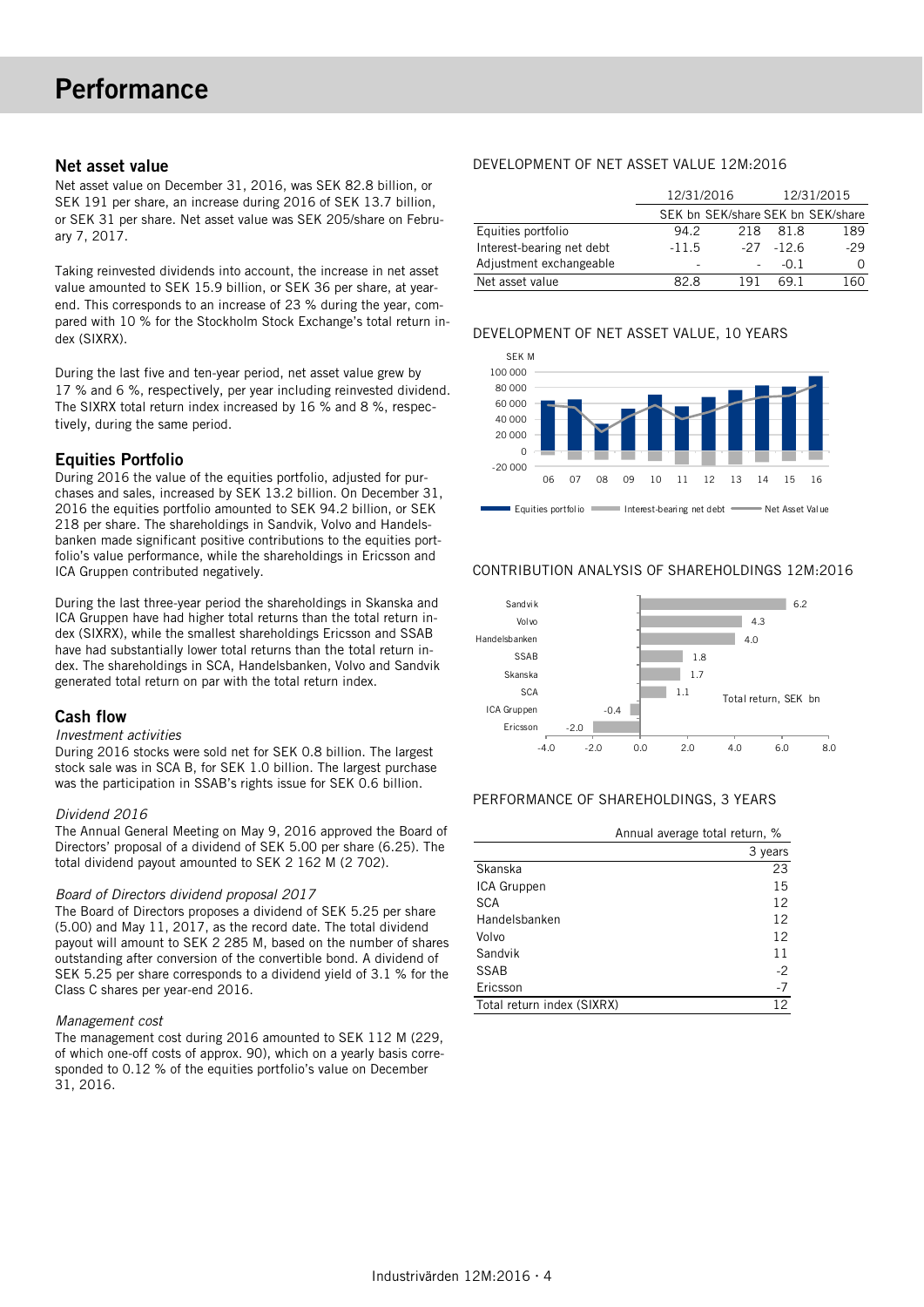#### Net debt

Interest-bearing net debt amounted to SEK 11.5 billion on December 31, 2016. The debt-equities ratio was 12 %, and the equity ratio was 86 % (82). The debt-equities ratio is calculated as interestbearing net debt in relation to the market value of the equities portfolio.

On December 31, 2016, interest-bearing liabilities had an average capital duration of over 2 years and carried an average interest rate of approximately 1.8 %. Current unutilized committed bank loans that can be used for refinancing needs amounts to SEK 5 billion.

No part of Industrivärden's borrowings is conditional on any covenants. On February 11, 2016, Standard & Poor's upgraded Industrivärden's credit rating to A/Stable/A-1.

The six-year convertible bond worth EUR 550 M that was issued in January 2011 will mature on February 27, 2017. The period within which bondholders have been able to call for conversion were passed in January 2017 and approximately 9% of the convertible bond, corresponding to 50.9 MEUR, is converted to 2 868 606 new Class C shares.

#### Industrivärden share data

The market prices for Industrivärden's Class A and C shares were SEK 180.20 and SEK 169.80 on December 31, 2016. At year-end 2015 the corresponding market prices were SEK 158.90 and SEK 145.10.

The total return for Industrivärden's Class A and C shares during the year 2016 were 17 % and 21 %, respectively, compared with 10 % for the total return index. The total returns for Industrivärden's shares over longer periods of time are shown in the table on page 1.

At the 2011 Annual General Meeting, a share conversion clause was added to the Articles of Association. Shareholders have the right at any time to request conversion of Class A shares to Class C shares. No shares were converted during 2016.

# INVESTMENT ACTIVITY 12M:2016

| Stock                   | No. shares | Amount (SEK bn) |
|-------------------------|------------|-----------------|
| Purchases of stock, net |            |                 |
| SSAB B                  | 53 878 333 | $-0.5$          |
| SSAB A                  | 5 000 000  | $-0.1$          |
| SHB A                   | 938 911    | $-0.1$          |
| ERIC B                  | 1 000 000  | $-0.0$          |
| Sales of stock, net     |            |                 |
| <b>SCAB</b>             | 4 000 000  | 1.0             |
| Skanska B               | 1 000 000  | 0.2             |
| Volvo B                 | 1 500 000  | 0.1             |
| ICA Gruppen             | 500 000    | 0.1             |
| Sandvik                 | 1 000 000  | 0.1             |
| Other                   |            | 0.1             |
| Total                   |            | 0.8             |

#### FINANCING, DECEMBER 31, 2016

|                   |            | Utilized    |           |
|-------------------|------------|-------------|-----------|
|                   | Framework, | amount, SEK |           |
|                   | SEK M      | M           | Maturity  |
| Convertible bond  |            | 5 2 5 2     | 2017      |
| Exchangeable bond |            | 4 2 6 0     | 2019      |
| Bank loans        |            | 2 0 0 0     | 2017      |
| MTN-program       | 8 000      | 1 000       | 2018-2020 |

#### CONVERTIBLE & EXCHANGEABLE BONDS DECEMBER 31, 2016

|                  | Convertible bond  | Exchangeable bond |
|------------------|-------------------|-------------------|
| Nominal amount   | <b>EUR 550 M</b>  | SEK 4.4 bn        |
| Term             | 2011-2017         | 2014-2019         |
| Underlying       | Industrivärden    | ICA Gruppen       |
| Coupon           | 1.875%            | 0.0%              |
| Conversion price | SEK 169.72/share* | SEK 296.34/share  |

\*Conversion price EUR 17.74/share) valuated at the current exchange rate per 12/31/2016 SEK 9.57/EUR gives the above stated actual conversion price. For further information on the convertible bond, see Industrivärdens webpage under Financial Information/ Credit Matters.

#### SHARE STRUCTURE, DECEMBER 31, 2016

|                     |                |              | Capital, | Votes. |
|---------------------|----------------|--------------|----------|--------|
| Share class         | No. of shares* | No. of votes | ℅        | ℅      |
| $A(1 \text{ vote})$ | 268 185 430    | 268 185 430  | 62 O     | 94.2   |
| $C(1/10$ vote)      | 164 155 841    | 16 415 584   | 38.0     | 5.8    |
| Total               | 432 341 271    | 284 601 014  | 100.O    | 100.O  |

\*During February 2017 the convertible bond is converted to 2 868 606 new Class C shares.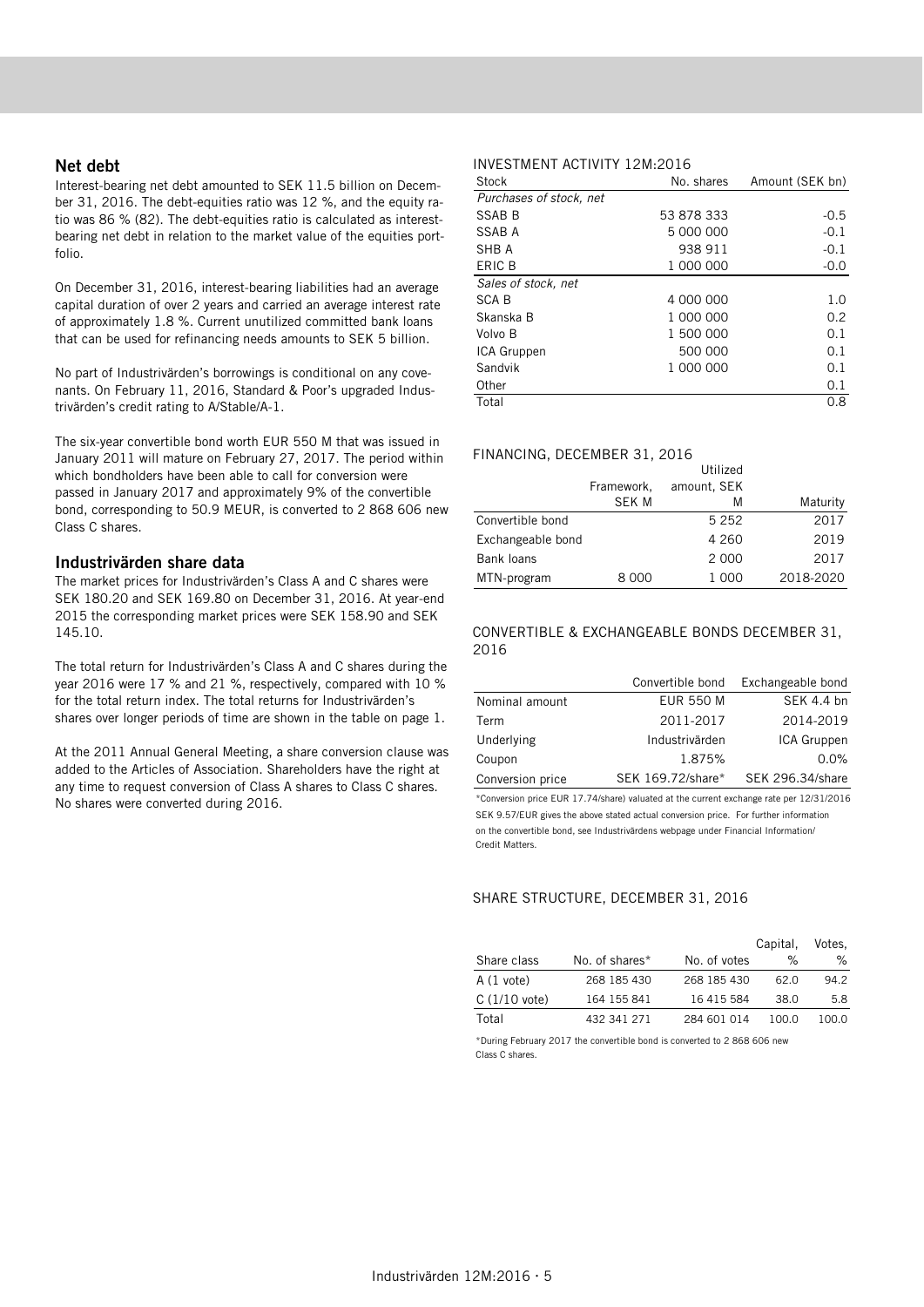# Nominating Committee's recommendation for Board of Directors

The Nominating Committee proposes re-election of board members Pär Boman, Christian Caspar, Bengt Kjell, Nina Linander, Fredrik Lundberg, Annika Lundius, Lars Pettersson and Helena Stjernholm. In addition, Fredrik Lundberg is proposed for reelection as Chairman of the Board. The Nominating Committees other recommendations will be made public in the notice of the Annual General Meeting.

# **Disputes**

During the first quarter of 2016, Refaat el-Sayed directed demands on Industrivärden, demanding payment of SEK 1 645 M, including interest of approximately SEK 1 224 M, pertaining to agreements made between Industrivärden and Refaat el-Sayed in connection with the so-called Fermenta affair in 1986. The claims were judged to be unfounded. On December 6, 2016 the dispute was resolved through arbitration, fully in Industrivärden's favor.

# Financial calendar

Interim report January–March: April 5, 2017 2017 Annual General Meeting: May 9, 2017 in Stockholm Interim report January–June: July 5, 2017 Interim report January–September: October 5, 2017

# Contact persons

Sverker Sivall, Head of Corporate Communication and Sustainability Martin Hamner, CFO Helena Stjernholm, CEO

# Contact information

AB Industrivärden (publ) Box 5403, SE-114 84 Stockholm, Sweden Registered office: Stockholm Reg. no.: 556043-4200 Switchboard: +46-8-666 64 00 E-mail: info@industrivarden.se Website: www.industrivarden.net

# Ticker codes

INDUC:SS, Bloomberg INDUc.ST, Reuters INDU C, NASDAQ OMX

# Publication

This information is information that AB Industrivärden is obliged to make public pursuant to the EU Market Abuse Regulation. The information was submitted for publication, through the agency by the Head of Corporate Communication and Sustainability stated above, at 1:00 p.m. CET on February 9, 2017.

# Auditors' Review Report

Following is the auditors' review report of interim financial information prepared in accordance with IAS 34 and Ch. 9 of the Swedish Annual Accounts Act.

#### Introduction

We have reviewed the interim report for AB Industrivärden (publ) for the period January 1 – December 31, 2016. The board of directors and the CEO are responsible for the preparation and presentation of the interim financial information in accordance with IAS 34 and the Swedish Annual Accounts Act. Our responsibility is to express a conclusion on this interim report based on our review.

#### Scope of review

We conducted our review in accordance with the International Standard on Review Engagements ISRE 2410, Review of Interim Report Performed by the Independent Auditor of the Entity. A review consists of making inquiries, primarily of persons responsible for financial and accounting matters, and applying analytical and other review procedures. A review is substantially less in scope than an audit conducted in accordance with International Standards on Auditing, ISA, and other generally accepted auditing standards in Sweden. The procedures performed in a review do not enable us to obtain assurance that we would become aware of all significant matters that might be identified in an audit. Accordingly, we do not express an audit opinion.

#### Conclusion

Based on our review, nothing has come to our attention that causes us to believe that the interim report is not prepared, in all material respects, in accordance with IAS 34 and the Swedish Annual Accounts Act, regarding the Group, and with the Swedish Annual Accounts Act, regarding the Parent Company.

Stockholm, February 9, 2017 PricewaterhouseCoopers AB

Magnus Svensson Henryson Authorized Public Accountant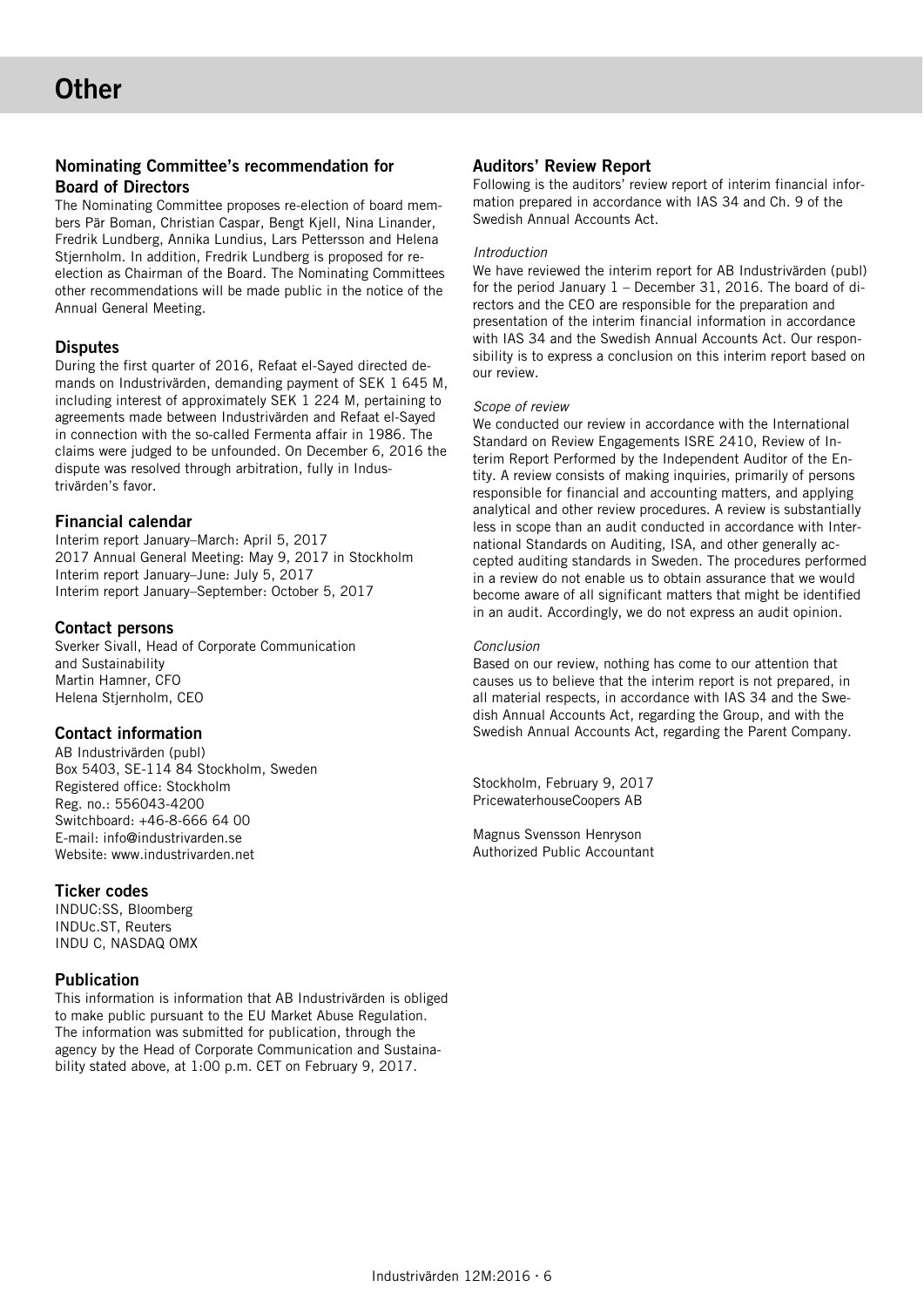# Financial statements

GROUP

|                                                          | 2016           | 2015      | 2016      | 2015      |
|----------------------------------------------------------|----------------|-----------|-----------|-----------|
| <b>SEK M</b>                                             | Oct.-Dec.      | Oct.-Dec. | Jan.-Dec. | Jan.-Dec. |
| <b>INCOME STATEMENT</b>                                  |                |           |           |           |
| Dividend income from stocks                              | $\overline{0}$ | 0         | 3 0 7 8   | 3 1 8 4   |
| Change in value of stocks, etc.                          | 6 5 8 1        | 528       | 13 687    | 406       |
| Management cost                                          | $-26$          | $-28$     | $-112$    | $-229$    |
| <b>Operating income</b>                                  | 6 5 5 5        | 500       | 16 653    | 3 3 6 1   |
|                                                          |                |           |           |           |
| Financial items                                          | $-49$          | $-56$     | $-202$    | $-257$    |
| Income after financial items                             | 6 5 0 6        | 444       | 16 451    | 3 1 0 4   |
| Tax                                                      |                |           |           |           |
| Net income for the period                                | 6 5 0 6        | 444       | 16 4 51   | 3 1 0 4   |
| Earnings per share, SEK                                  | 15.05          | 1.03      | 38.05     | 7.18      |
| Earnings per share after dilution, SEK                   | 13.62          | 1.03      | 34.93     | 7.18      |
| STATEMENT OF COMPREHENSIVE INCOME                        |                |           |           |           |
| Net income for the period                                | 6 50 6         | 444       | 16 4 51   | 3 1 0 4   |
| Items that are not to be reveresed in the inc. statement |                |           |           |           |
| Actuarial gains and losses on pensions                   | $-10$          | 30        | $-10$     | 30        |
| Items that can be reversed in the inc. statement         |                |           |           |           |
| Change in hedging reserv                                 |                |           |           | 12        |
| Comprehensive income for the period                      | 6496           | 474       | 16 441    | 3 1 4 6   |
|                                                          |                |           |           |           |
| BALANCE SHEET as per end of period                       |                |           |           |           |
| Equities                                                 |                |           | 94 250    | 81 835    |
| Non-current receivables, etc.                            |                |           | 214       | 466       |
| Total non-current assets                                 |                |           | 94 4 64   | 82 301    |
| Cash and cash equivalents                                |                |           | 823       | 5         |
| Other current assets                                     |                |           | 337       | 231       |
| Total current assets                                     |                |           | 1 1 6 0   | 236       |
| <b>Total assets</b>                                      |                |           | 95 624    | 82 537    |
| Shareholders' equity                                     |                |           | 82 129    | 67 850    |
| Non-current interest-bearing liabilities                 |                |           | 7 3 8 2   | 11 163    |
| Non-current non interest-bearing liabilities*            |                |           | 414       | 1 1 2 2   |
| Total non-current liabilities                            |                |           | 7 7 9 6   | 12 2 8 5  |
| Current interest-bearing liabilities*                    |                |           | 5425      | 2 1 4 9   |
| Other liabilities                                        |                |           | 274       | 253       |
| Total current liabilities                                |                |           | 5699      | 2 4 0 2   |
| Total shareholders' equity and liabilities               |                |           | 95 624    | 82 537    |
| <b>CASH FLOW</b>                                         |                |           |           |           |
| Cash flow from operating activities                      |                |           | 2854      | 2775      |
| Cash flow from investing activities                      |                |           | 834       | 1894      |
| Cash flow from financing activities**                    |                |           | $-2870$   | $-4664$   |
| Cash flow for the period                                 |                |           | 818       | 5         |
| Cash and cash equivalents at end of period               |                |           | 823       | 5         |

\* Of which, the option components of the convertible bond and exhangeable bond, totaling SEK 369 M (1 013), which at the times of issue amounted to a combined total of SEK 934 M.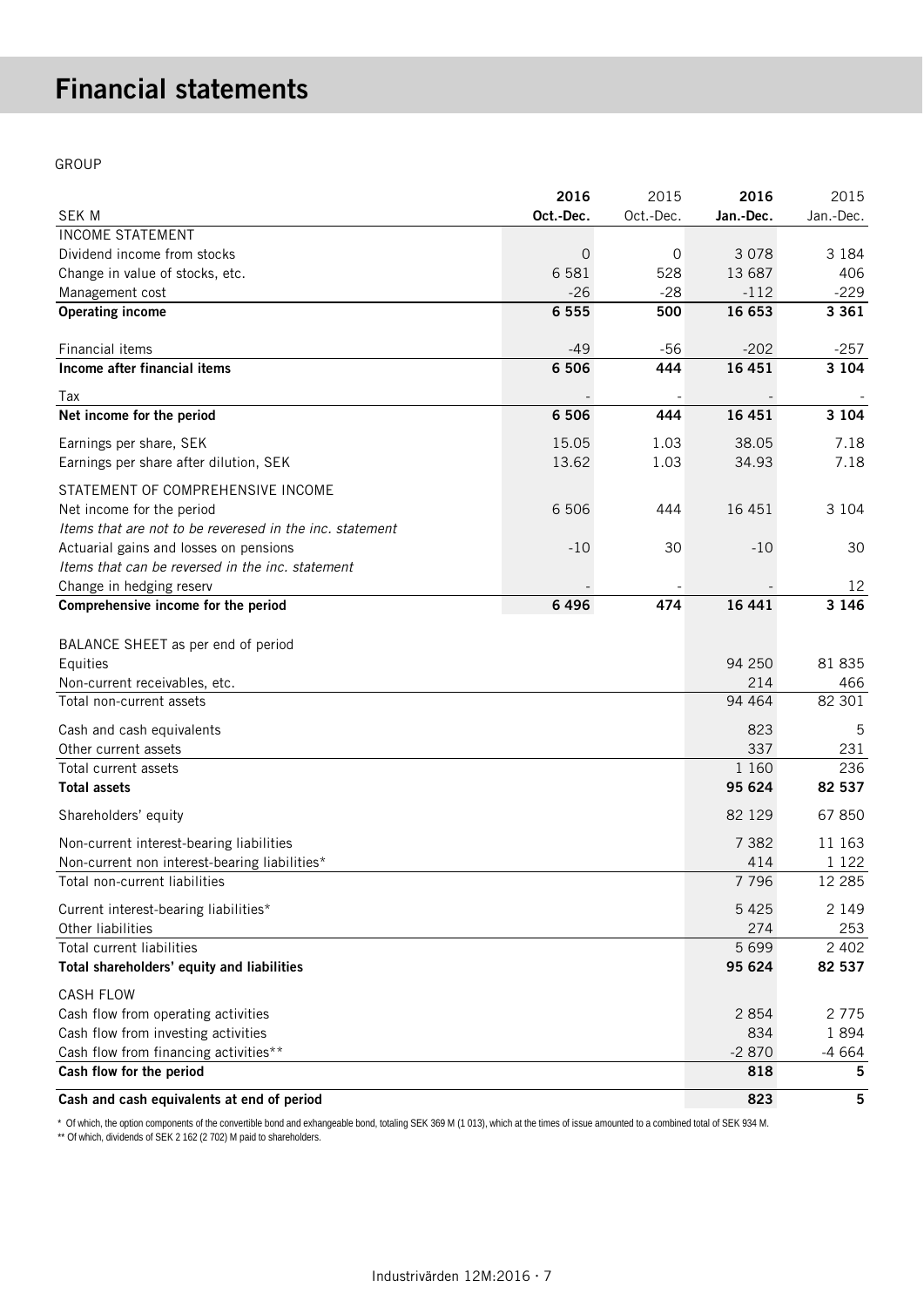|                                                      | 2016              | 2015              |
|------------------------------------------------------|-------------------|-------------------|
| <b>SEK M</b>                                         | Jan.-Dec.         | Jan.-Dec.         |
| CHANGES IN SHAREHOLDERS' EQUITY                      |                   |                   |
| Opening shareholders' equity as per balance sheet    | 67850             | 67 406            |
| Comprehensive income for the period                  | 16 44 1           | 3 1 4 6           |
| Dividend                                             | $-2162$           | $-2702$           |
| Closing shareholders' equity as per balance sheet    | 82 129            | 67850             |
| INTEREST-BEARING NET DEBT at end of period           |                   |                   |
| Cash and cash equivalents                            | 823               | 5                 |
| Interest-bearing assets                              | 503               | 659               |
| Non-current interest-bearing liabilities*            | 7 3 8 2           | 11 163            |
| Current interest-bearing liabilities*                | 5 4 2 5           | 2 1 4 9           |
| Interest-bearing net debt                            | 11 481            | 12 648            |
| * Of which, convertible bond of SEK 5 252 M (4 891). |                   |                   |
|                                                      |                   |                   |
| PARENT COMPANY                                       |                   |                   |
| <b>SEK M</b>                                         | 2016<br>Jan.-Dec. | 2015<br>Jan.-Dec. |
| <b>INCOME STATEMENT</b>                              |                   |                   |
| Operating income                                     | 11 343            | $-143$            |
| Income after financial items                         | 11 259            | $-261$            |
| Income for the period                                | 11 259            | $-261$            |
|                                                      |                   |                   |
| Comprehensive income for the period                  | 11 249            | $-219$            |
| BALANCE SHEET as per end of period                   |                   |                   |
| Non-current assets                                   | 53 333            | 43 603            |
| Current assets                                       | 1 2 8 4           | 3039              |
| <b>Total assets</b>                                  | 54 617            | 46 642            |
| Shareholders' equity                                 | 43 330            | 34 243            |
| Non-current liabilities                              | 5796              | 10 285            |
| <b>Current liabilities</b>                           | 5 4 9 1           | 2 1 1 4           |
| Total shareholders' equity and liabilities           | 54 617            | 46 642            |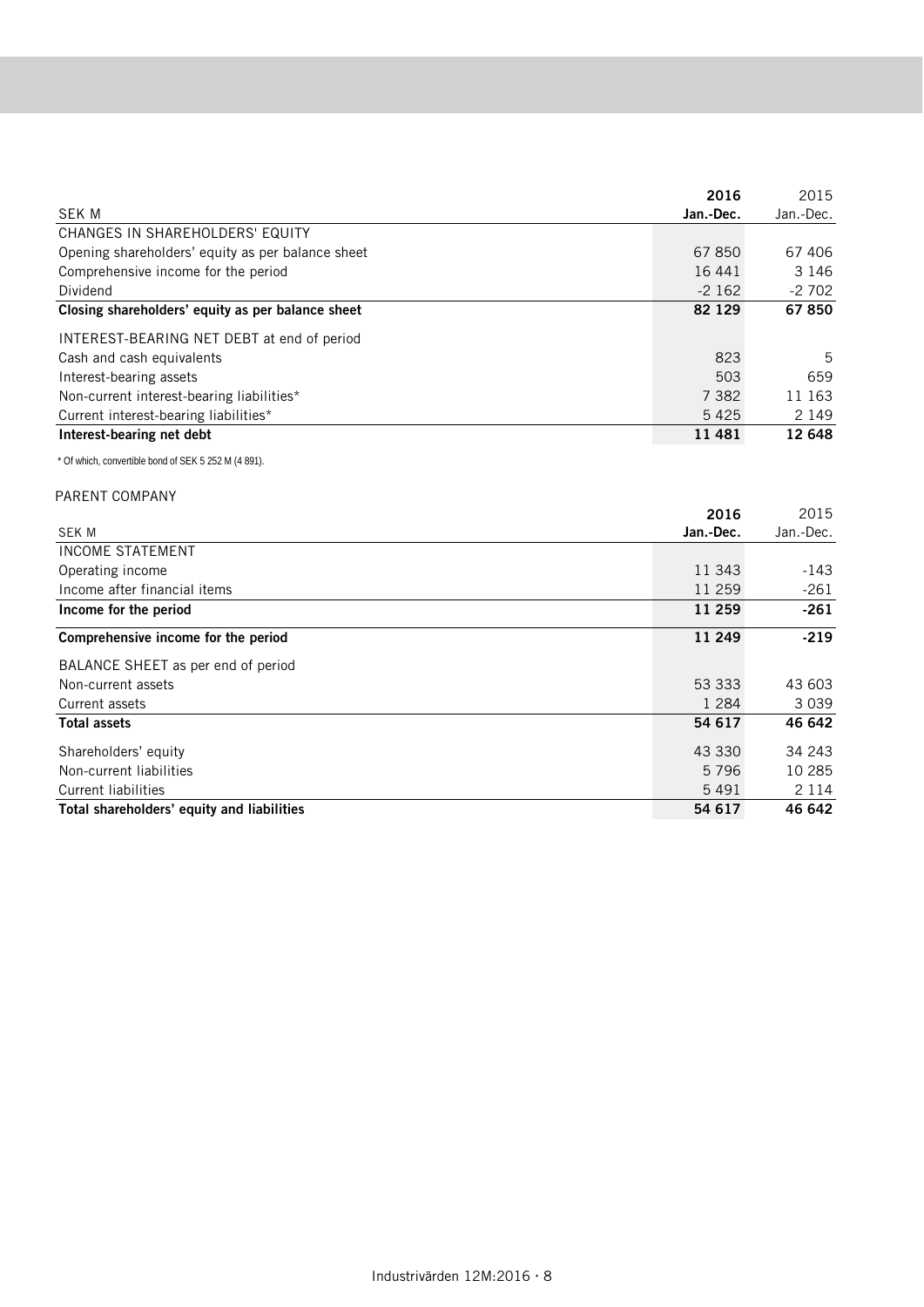# Accounting policies and notes

#### Accounting policies

This year-end report has been prepared in accordance with IAS 34 Interim Financial Reporting. The consolidated financial statements have been prepared in accordance with International Financial Reporting Standards (IFRS) as endorsed by the EU, and the Swedish Annual Accounts Act. The Parent Company's financial statements have been prepared in accordance with RFR 2 – Accounting for Legal Entities, and the Swedish Annual Accounts Act. New or amended IFRSs and IFRIC interpretations have not had any effect on the Group's or Parent Company's earnings for financial position.

#### Alternative performance measures

The definitions for the alternative performance measures net asset value, debt-equities ratio, market value of the equities portfolio and interestbearing net debt are provided in the 2015 Annual Report. The equity ratio is defined as equity in relation to total assets. These alternative performance measures are essential for the understanding and evaluation of an investment company's business.

#### Fair value measurement of financial instruments

In accordance with IFRS 13, financial instruments are measured at fair value according to a three level hierarchy. Classification is based on input data that is used in measuring the instruments. Instruments in Level 1 are valued according to quoted prices for identical instruments in an active market. Instruments in Level 2 are valued in a valuation model which uses input data that are directly or indirectly observable in the market. Instruments in Level 3 are valued using a valuation technique based on input data that are not observable in a market.

Responsibility for fair value measurement, which is based on documentation produced by the company's risk manager, rests with management. ISDA master agreements exist with the pertinent counterparties.

| 12/31/2016                               | Level 1 | Level <sub>2</sub> | Level 3 | Total  |
|------------------------------------------|---------|--------------------|---------|--------|
| <b>Assets</b>                            |         |                    |         |        |
| Equities                                 | 94 071  |                    | 179     | 94 250 |
| Derivatives, etc.                        | 0       | 19                 |         | 19     |
| <b>Total assets</b>                      | 94 071  | 19                 | 179     | 94 269 |
|                                          |         |                    |         |        |
|                                          | Level 1 | Level 2            | Level 3 | Total  |
| Liabilities                              |         |                    |         |        |
| Non-current liabilities                  |         |                    |         |        |
| Option component of<br>exchangeable bond |         | 321                |         | 321    |
| Derivatives, etc.                        |         | 91                 |         | 91     |
| Current liabilities                      |         |                    |         |        |
| Option component of<br>convertible bond  |         | 48                 |         | 48     |
| Derivatives, etc.                        | 43      | 35                 |         | 78     |
| <b>Total liabilities</b>                 | 43      | 495                |         | 538    |

No changes have been made between levels compared with the preceding year.

#### Risks and uncertainties

The dominant risk in Industrivärden's business is share price risk, i.e., the risk of a change in value caused by changes in share prices. A 1% change in the share price of the holdings in the equities portfolio as per December 31, 2016, would have affected its market value by approximately +/– SEK 900 M.

#### Related party transactions

During 2016, dividend income was received from associated companies.